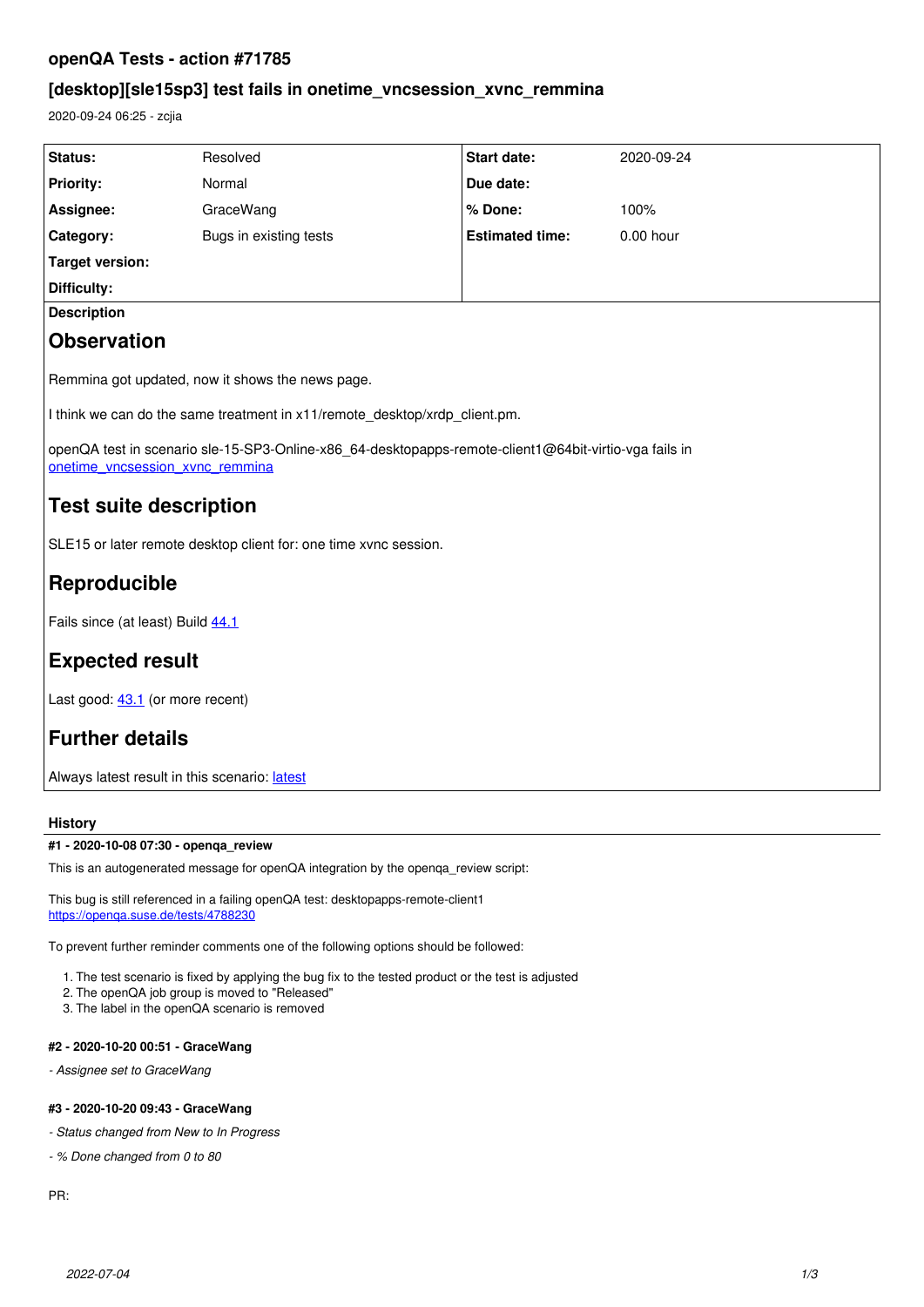<https://github.com/os-autoinst/os-autoinst-distri-opensuse/pull/11236> <https://github.com/os-autoinst/os-autoinst-distri-opensuse/pull/11256> Needles: [onetime\\_vncsession\\_xvnc\\_remmina-remmina-quality-20201020](https://gitlab.suse.de/openqa/os-autoinst-needles-sles/-/commit/6e274848dfe9d0a4b54cc4a632293f549100dd2c)

[onetime\\_vncsession\\_xvnc\\_remmina-remmina-color-depth-20201020](https://gitlab.suse.de/openqa/os-autoinst-needles-sles/-/commit/4ca0e5bc554bb465ad38842719a1aaf0dd9eabf3) [onetime\\_vncsession\\_xvnc\\_remmina-remmina-server-url-20201020](https://gitlab.suse.de/openqa/os-autoinst-needles-sles/-/commit/f08f3688aa9c970cff8a7c82dfbee0d06a0b531c) [onetime\\_vncsession\\_xvnc\\_remmina-close-news-turned-off-20201020](https://gitlab.suse.de/openqa/os-autoinst-needles-sles/-/commit/c7c391dcf74309ccffc6d702c7b68d80f1952b12) [onetime\\_vncsession\\_xvnc\\_remmina-remmina-news-turned-off-20201020](https://gitlab.suse.de/openqa/os-autoinst-needles-sles/-/commit/79449715d7e96a8b04d459a1865e0ceb92815067)

Verification run: <https://openqa.nue.suse.com/tests/4854188>

#### **#4 - 2020-10-26 01:01 - GraceWang**

*- Status changed from In Progress to Resolved*

*- % Done changed from 80 to 100*

Latest verification test run on osd: <https://openqa.suse.de/tests/4881117>

#### **#5 - 2020-11-11 07:04 - okurz**

This is an autogenerated message for openQA integration by the openqa\_review script:

This bug is still referenced in a failing openQA test: desktopapps-remote-client1 <https://openqa.suse.de/tests/4973473>

To prevent further reminder comments one of the following options should be followed:

- 1. The test scenario is fixed by applying the bug fix to the tested product or the test is adjusted
- 2. The openQA job group is moved to "Released"
- 3. The label in the openQA scenario is removed

### **#6 - 2020-11-30 07:04 - okurz**

This is an autogenerated message for openQA integration by the openqa\_review script:

This bug is still referenced in a failing openQA test: desktopapps-remote-client1 https://openga.suse.de/tests/5094048

To prevent further reminder comments one of the following options should be followed:

- 1. The test scenario is fixed by applying the bug fix to the tested product or the test is adjusted
- 2. The openQA job group is moved to "Released"
- 3. The label in the openQA scenario is removed

#### **#7 - 2020-12-14 07:06 - okurz**

This is an autogenerated message for openQA integration by the openga\_review script:

This bug is still referenced in a failing openQA test: desktopapps-remote-client1 <https://openqa.suse.de/tests/5169534>

To prevent further reminder comments one of the following options should be followed:

- 1. The test scenario is fixed by applying the bug fix to the tested product or the test is adjusted
- 2. The openQA job group is moved to "Released"
- 3. The label in the openQA scenario is removed

## **#8 - 2021-01-14 07:30 - openqa\_review**

This is an autogenerated message for openQA integration by the openqa\_review script:

This bug is still referenced in a failing openQA test: desktopapps-remote-client1 <https://openqa.suse.de/tests/5278122>

To prevent further reminder comments one of the following options should be followed:

- 1. The test scenario is fixed by applying the bug fix to the tested product or the test is adjusted
- 2. The openQA job group is moved to "Released"
- 3. The label in the openQA scenario is removed

## **#9 - 2021-01-30 07:16 - okurz**

This is an autogenerated message for openQA integration by the openqa\_review script: